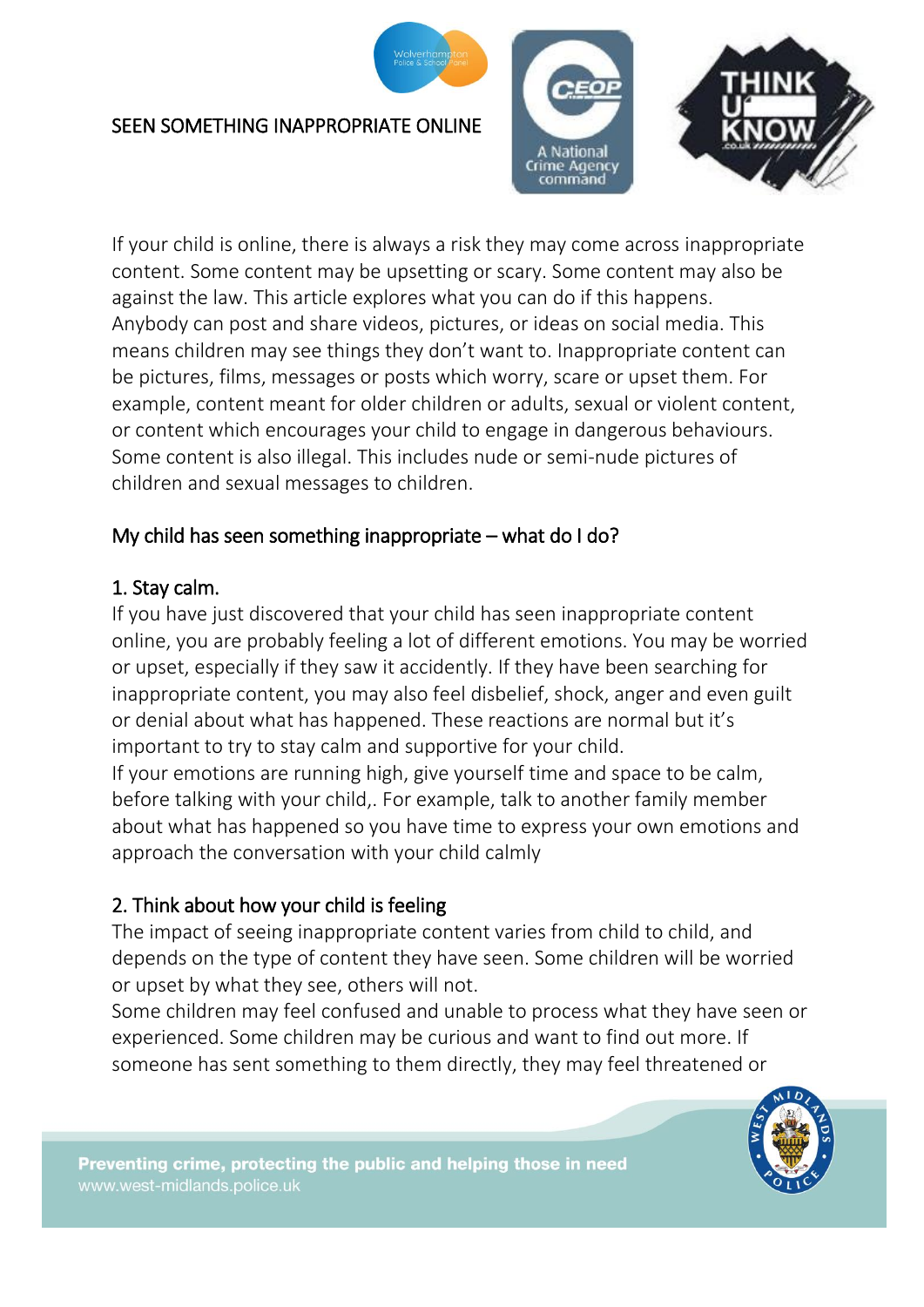

distressed.

Think about how hard it may be for your child to talk to you about what has happened. They may struggle to tell you because they feel overwhelmed or feel they are to blame, especially if they have stumbled across content accidently. This can result in them feeling embarrassed about what they have seen or what they are going through.

# 3. Find the right moment to talk and listen to what they say

Many parents are worried they will say the wrong thing to their child and so they say nothing at all. Try to find time to think about what you want to say first, and find the right moment and discuss with your child what they have seen and how it made them feel.

In the first conversation you should:

- Reassure them that whatever has happened, you are there for them. Make sure they know that you would never blame them for anything that might happen online.
- Listen to what they say to establish the facts. Did they stumbled onto the content accidentally, were they simply curious and went looking for it or did someone send it to them?

If it was an accident, reassure them that is not their fault and show understanding.

If they went looking for it or created it, have an honest conversation about why they felt the need to.

If they were sent it, explain that this is not OK, the person who has sent it has done something wrong and there are some actions you can take together to report it.

If your child doesn't want to talk to you and you are still really worried, don't give up. Try again another time or find a different way to start the conversation. Remind them, if they don't want to talk to you, they can also talk to another trusted adult or call [Childline.](https://www.childline.org.uk/)

## 4. Agree together what actions to take

Together, you should agree what actions to take. These actions should be

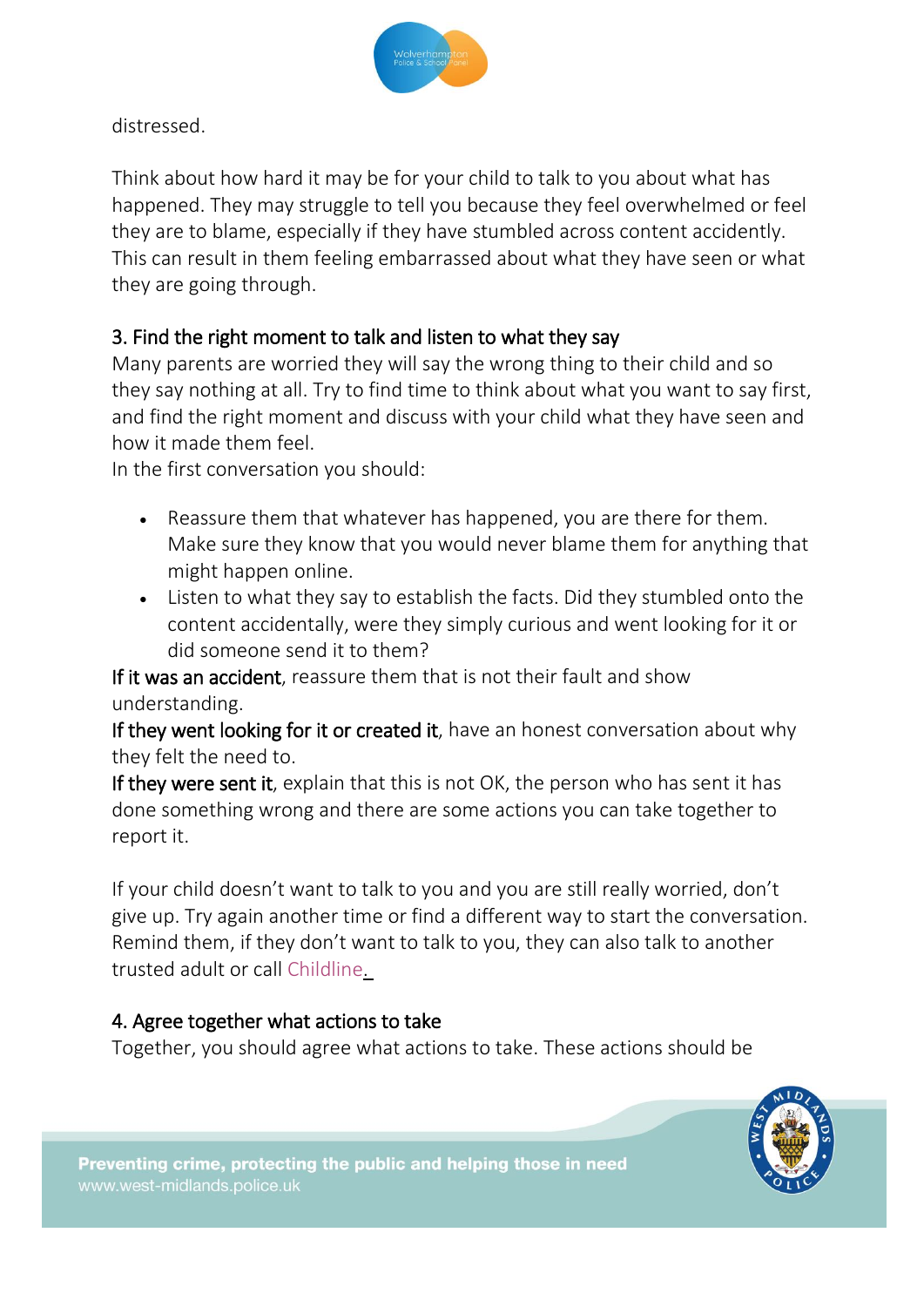

positive, encouraging them to be safe, rather than punishing them for what has happened. You may want to remove your child's online access, but consider the impact this may have. The most likely consequence of such an action would be that your child will not discuss future problems with you for fear of being cut-off from their online lives.

Talk about what they can do to be safe and reduce the possibility of it happening again. For example, making sure [parents controls](https://www.thinkuknow.co.uk/parents/articles/Parental-controls/) in place to filter out inappropriate content.

If you need to report content, try to do this together. This will help your child to feel in control of what has happened. Most inappropriate content can be [reported to the platforms and sites.](https://www.thinkuknow.co.uk/parents/articles/Reporting-to-social-media-sites-/) Sexual or violent content that appears in adverts, films, television programmes or video games can be reported to [Ofcom.](https://www.ofcom.org.uk/tv-radio-and-on-demand/advice-for-consumers/television/protecting-children)

If the content is a nude or semi-nude image of a child they can be reported to the [Internet Watch Foundation.](https://www.iwf.org.uk/) Reporting to the IWF is confidential and can be done anonymously.

If your child has been inappropriately contacted by an adult online (for example, sent a sexual message or picture or being asked to do something that makes them feel worried, uncomfortable or afraid) report it to us at [www.ceop.police.uk/safety-centre.](http://www.ceop.police.uk/Safety-Centre/)

After first conversation, it's important to continue to take steps to support your child.

#### Keeping talking

Check in and chat regularly to make sure your child is OK. It can take time for them to deal with what they have seen or experienced. Help them to understand any feelings they may have, and remind them that help is available if they need it. It's also best to have the bigger conversations about what they do online and how they stay safe, after dealing with any incidents. Don't forget